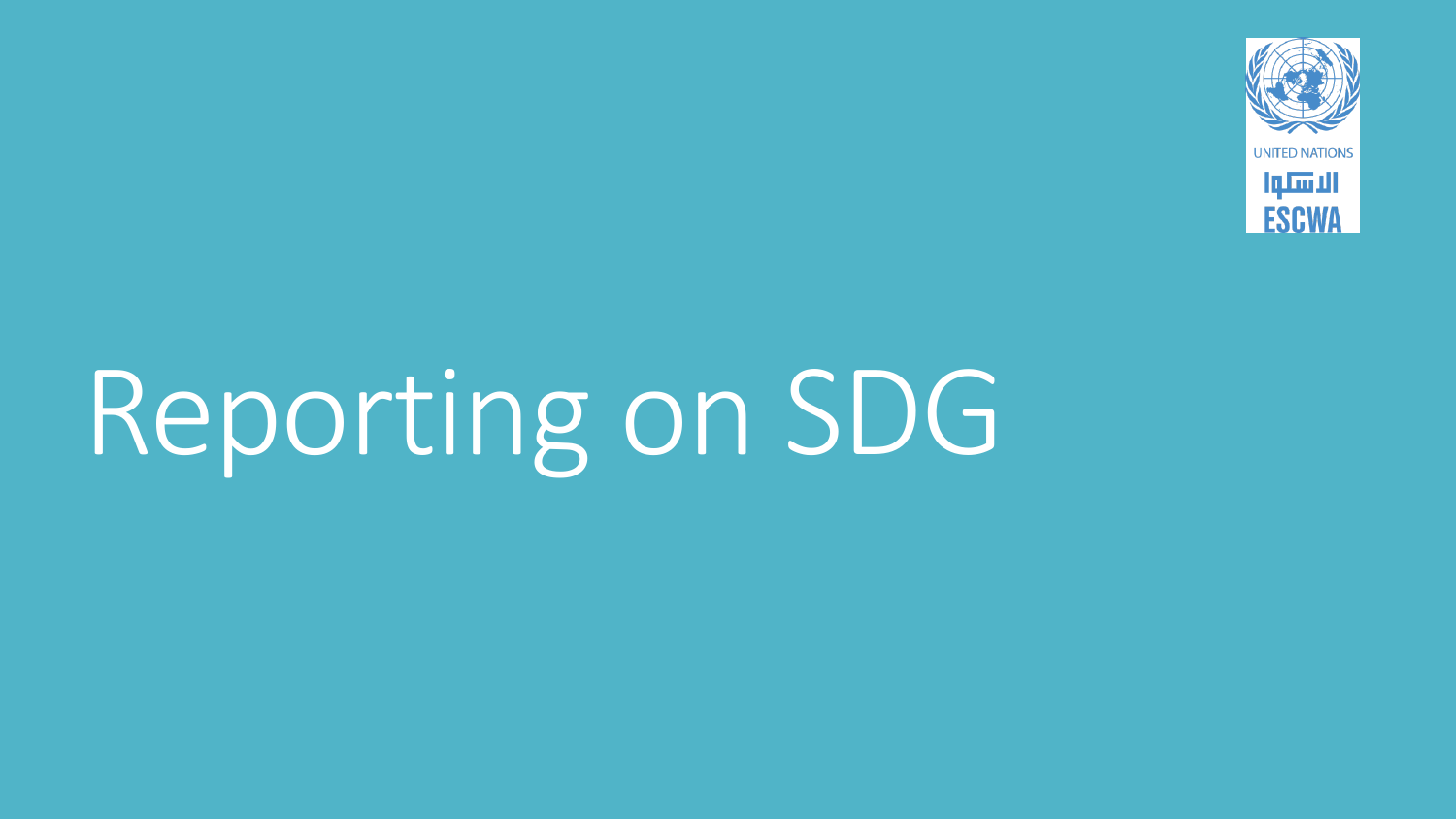## **Content**

SDG Review processes

*Regional reviews*

*SDG Reports*

*Structure of the report*

*Elements of Statistical Reporting*

*Communication, dissemination and reporting*

*Facilitating data comparability*

*Facilitating data availability*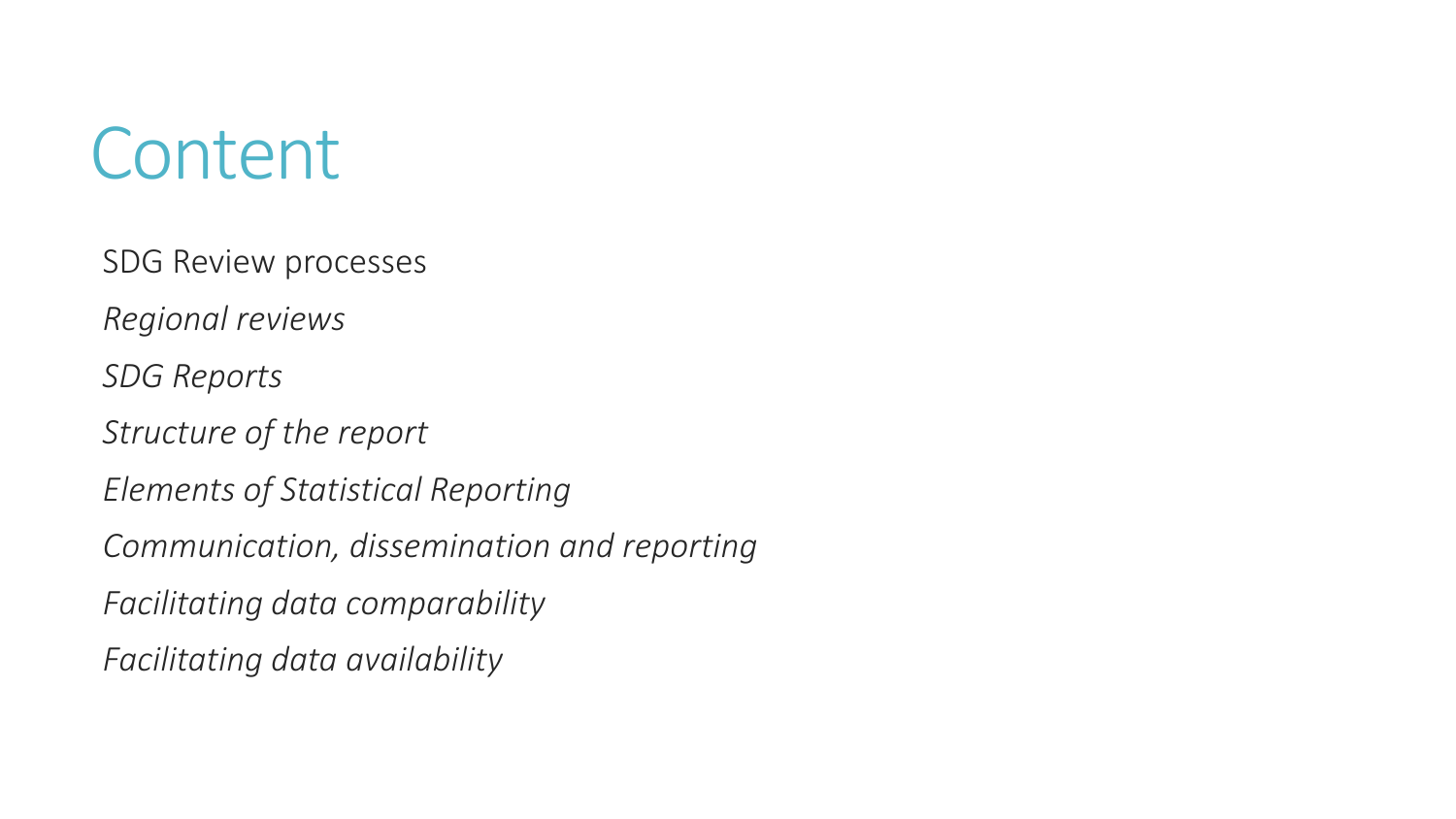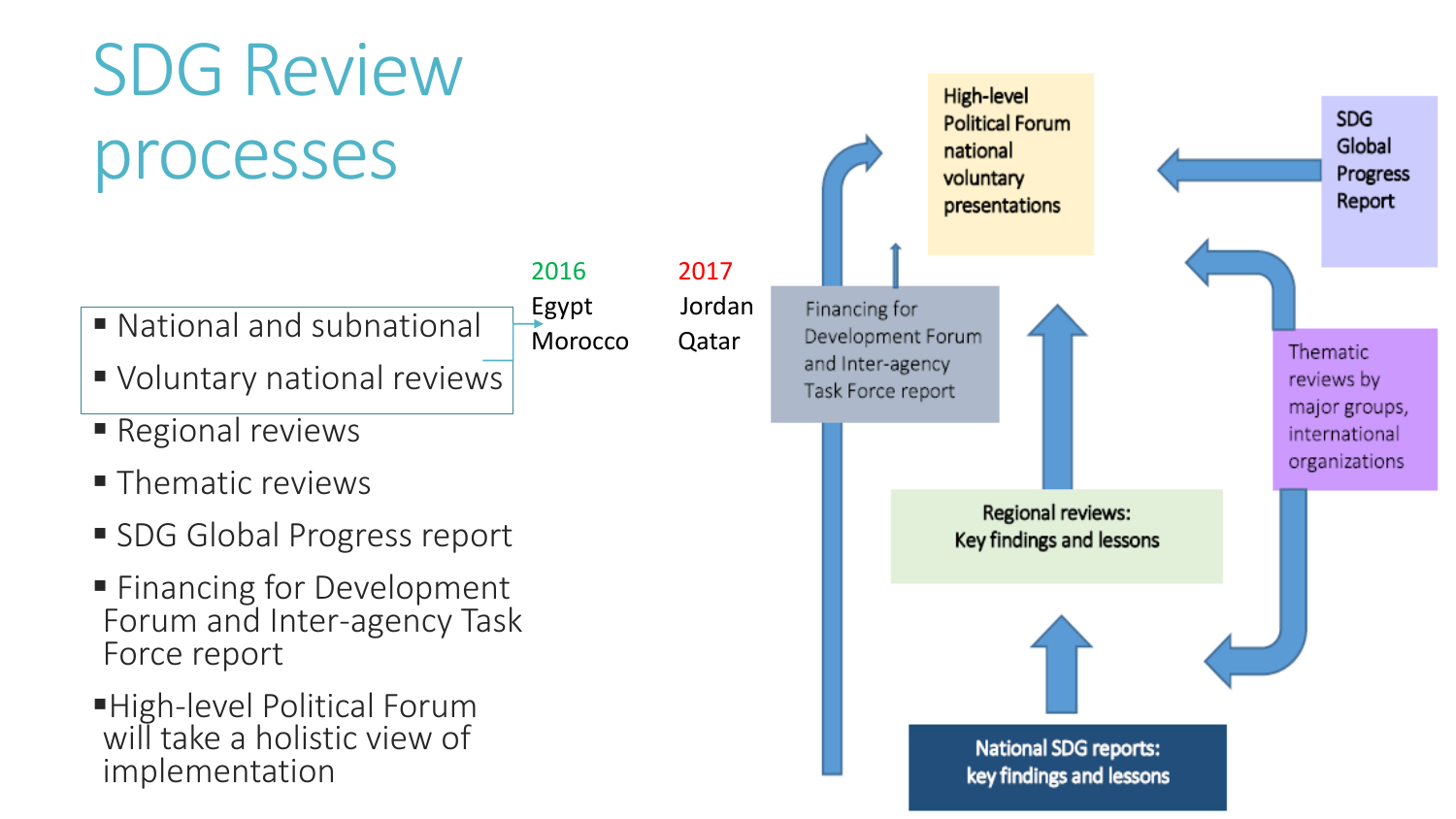*Regional reviews*

- Share lessons and best practices;
- Focus on regional public goods
- Tackle regional concerns

regional sustainable development forums

regional inputs for the High-level Political Forum

### Regional

### Regional commissions

- Regional fora on sustainable development
- Regional SDG reports H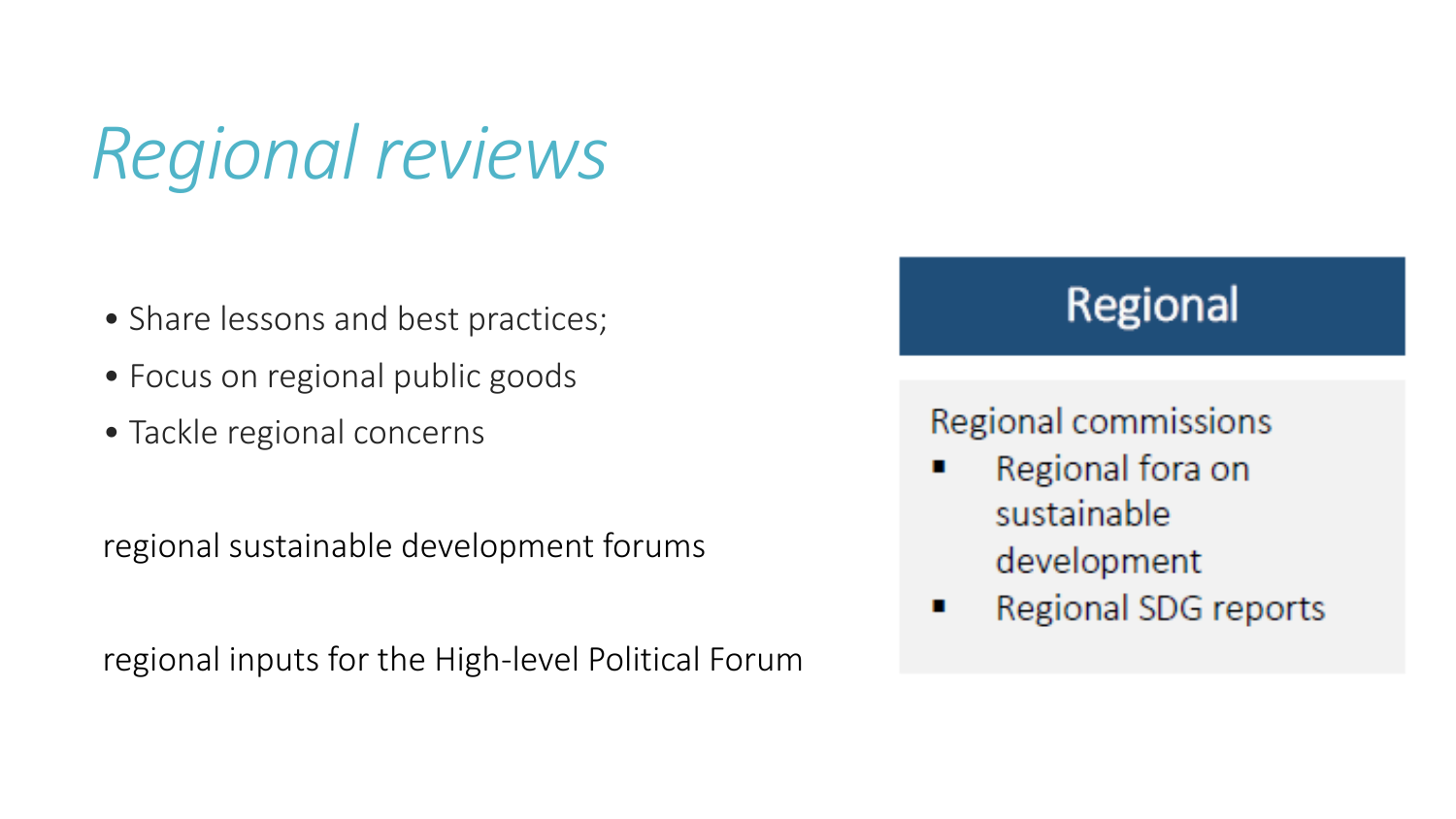## What is a national/regional SDG report?

National reports on the SDGs are key elements of the national review process.

describe trends in indicators

gaps in implementation

gaps in data

gaps in strategies

policy challenges, trade-offs,

emerging global, regional and national issues.

- analyse underlying causes behind the trends

- offer policy suggestions to overcome obstacles and deal with emerging challenges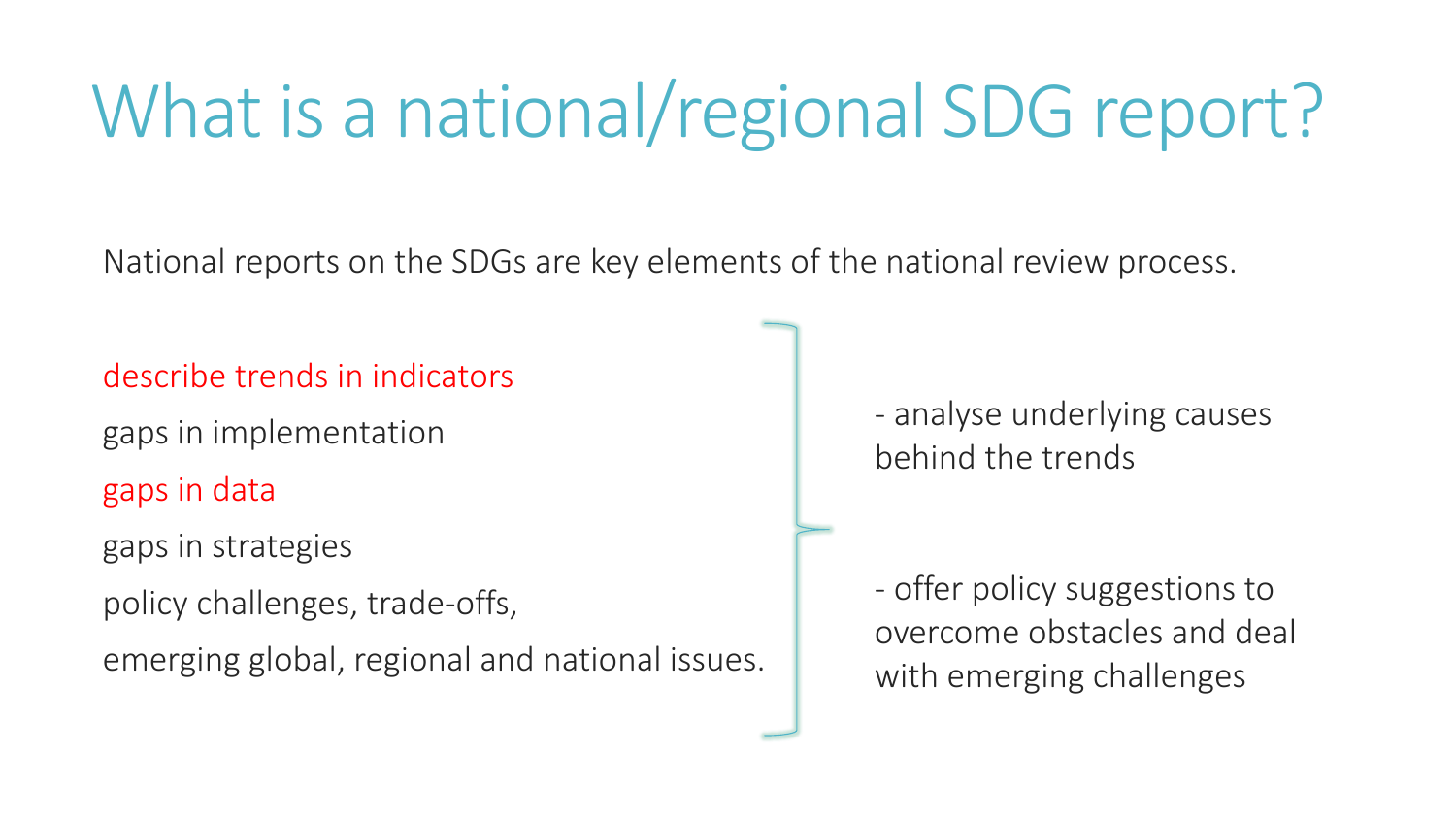## Structure of the report

Introduction Tracking progress Assessing means of implementation Analysing thematic issues Evaluating policies and strategies Concluding with recommendations Statistical annex Statistics Division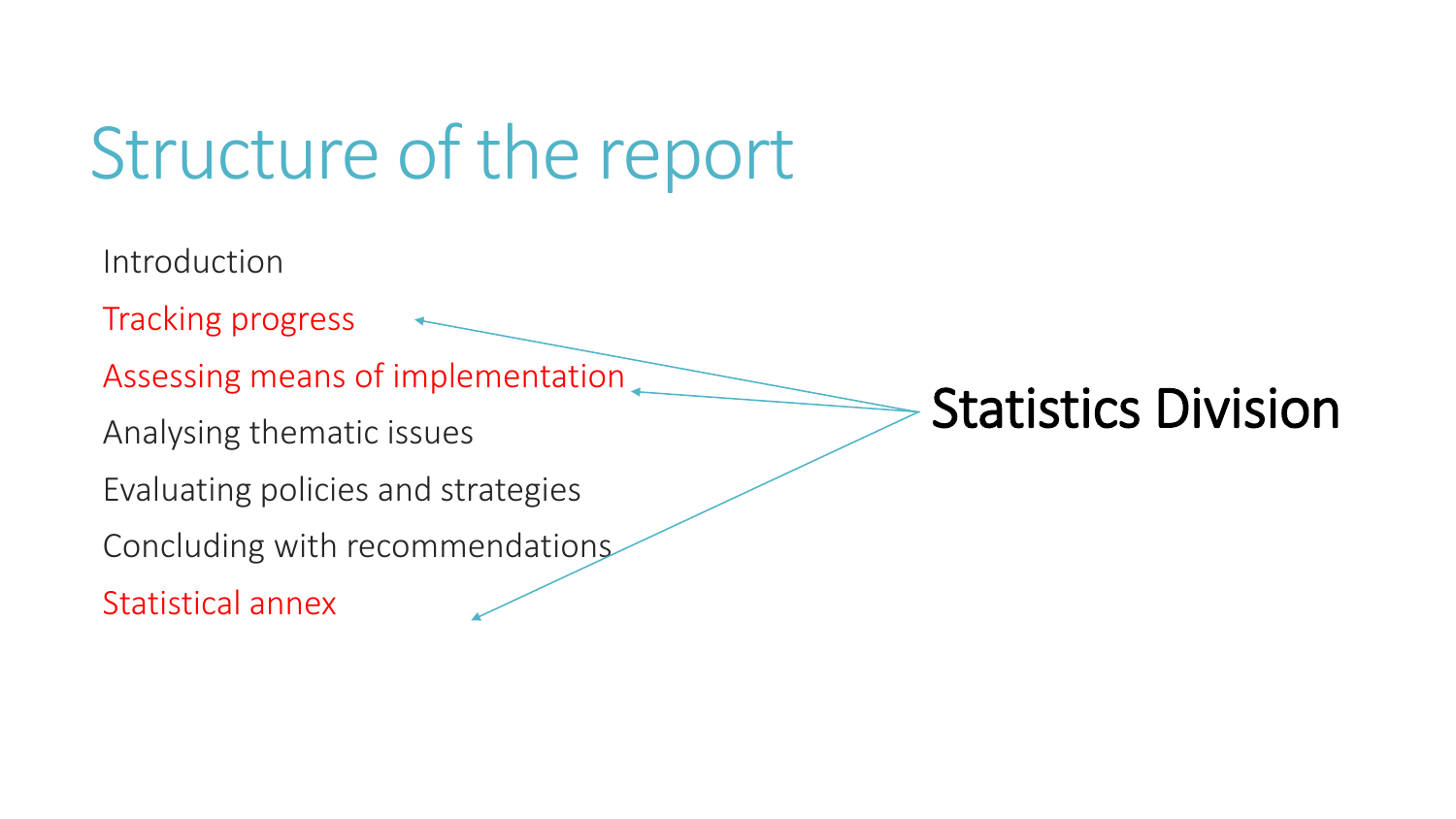### Elements of Statistical Reporting

| <b>Tracking Progress</b>                 | Means of<br>Implementation              | <b>Statistical Annex</b> |
|------------------------------------------|-----------------------------------------|--------------------------|
| Goal/target/indicator                    | Assessment of data:                     | Definition               |
| Setting baseline                         | - availability                          | Source                   |
| Country perspective                      | - quality                               | Year                     |
| Regional perspective                     | - discrepancy                           | Master tables            |
| Analytical tools<br>Descriptive analysis | Assessment of<br>institutional capacity | <b>Technical notes</b>   |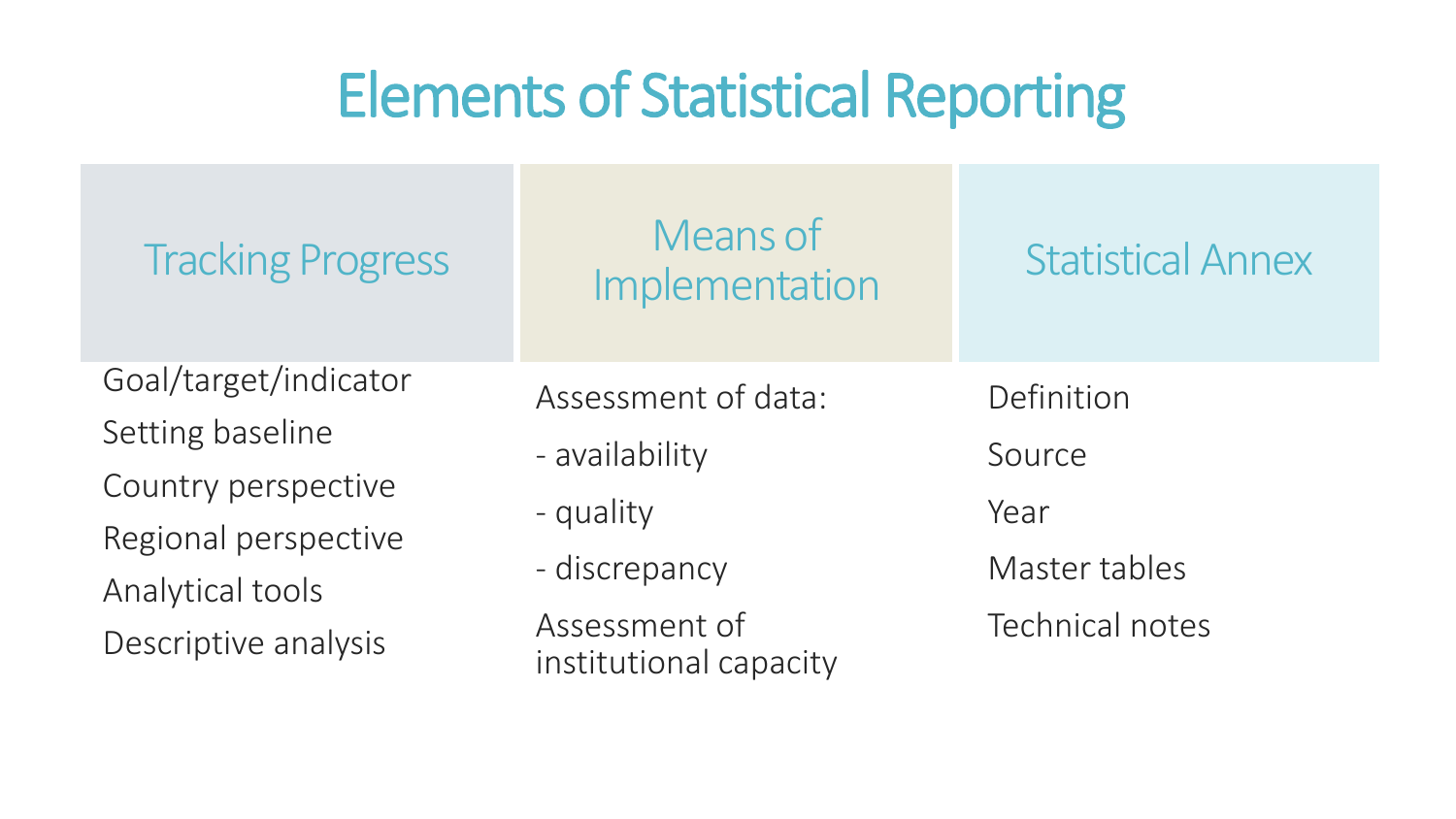### Elements of Statistical Reporting

### Tracking Progress Means of Implementation Statistical Annex

Database

Excel sheets

<u>data pada sebagai pada ang dari dan ing dalam pada ang dalam pada ang dalam pada ang dalam pada ang dalam pada ang dalam pada ang dalam pada ang dalam pada ang dalam pada ang dalam pada ang dalam pada ang dalam pada ang d</u>

 $\Box$ 



| <b>UNITED NATIONS</b> |                                              |  |
|-----------------------|----------------------------------------------|--|
|                       | <b>ECONOMIC AND SOCIAL</b><br><b>COUNCIL</b> |  |

Distr. **LIMITED** E/ESCWA/SD/2017/IG 1/4(Part D) 6 February 2017<br>ORIGINAL: ENGLISH

E

Economic and Social Commission for Western Asia (ESCWA)

Statistical Committee Twelfth session<br>Beinut, 4-5 April 2017 Item 5 (a) of the provisional agenda

### Role of official statistics in the implementation of the 2030 Agenda for Sustainable Development in the Arab region

### Data availability on the Sustainable Development Goals

### Summary

In accordance with Goal 17 of the Sustainable Development Goals (SDGs) on strengthening the neans of implementation, the present paper provides an analytical assessment of data availability in the Arab region for monitoring and reporting on the 17 SGDs, according to the Global SDG Indicators<br>Database. It also establishes a baseline for tracking indicators to monitor progress made in data availability, dissemination, and communication practices

The paper also sets out recommendations and a work plan at the national and regional levels to support increasing demand for data in the Global SDG Indicators Database, in line with the commitment made by countries at the forty-seventh session of the United Nations Statistical Commission to monitor and report on the Goals.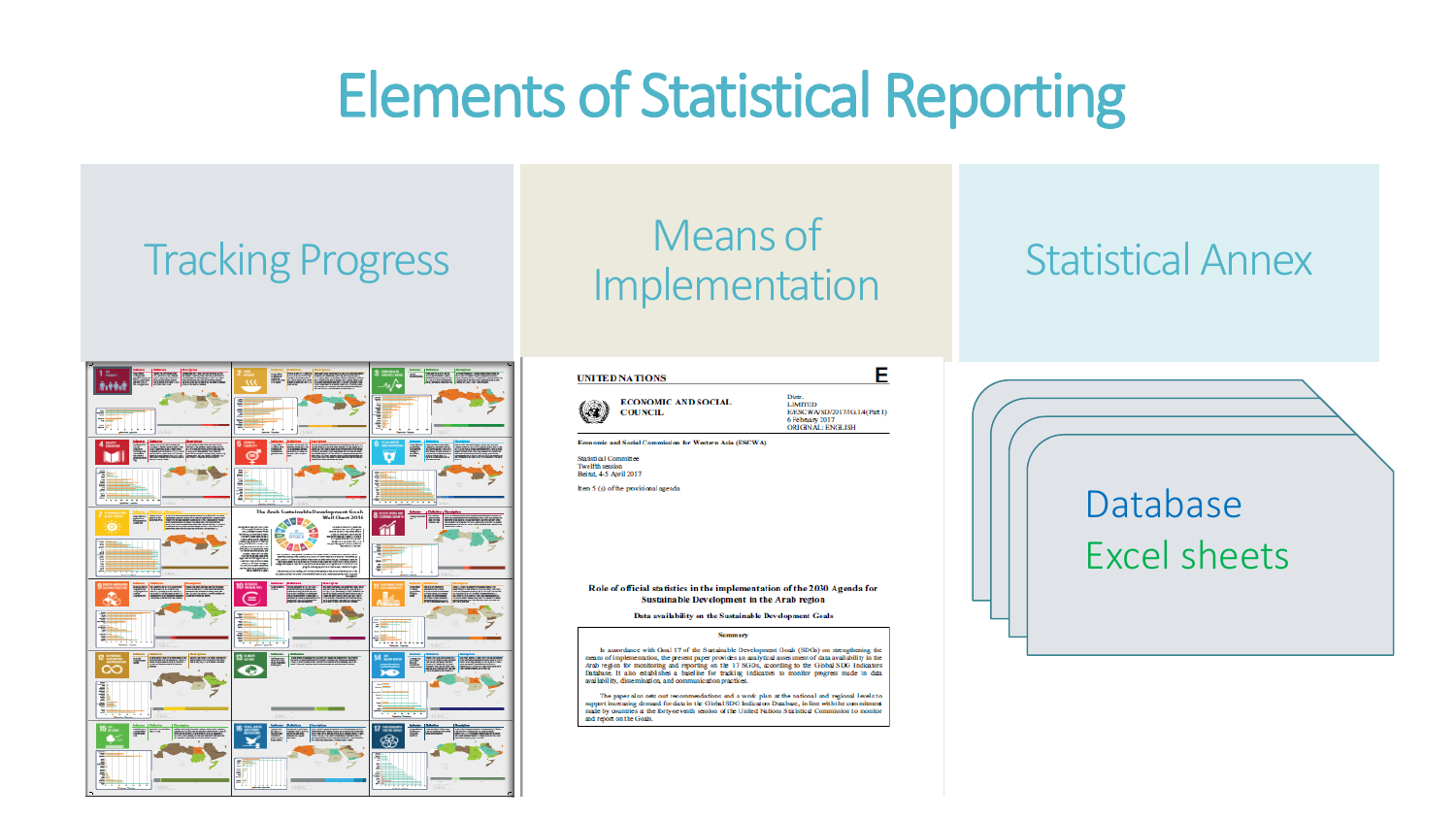## Communication, dissemination and advocacy

Core components of national SDG review and reporting processes.

help ensure that country-led national SDG reports and reviews are undertaken in an open, participatory and transparent manner

encourages multistakeholder engagement and inclusive policy dialogue

Disseminating knowledge around the SDGs and awareness on progress made

Ensuring continuity in national dialogues around the SDGs throughout the full 15-year SDG implementation period

Advocating evidence-based change, and providing a platform fostering informed, evidence-based policy-making for sustainable development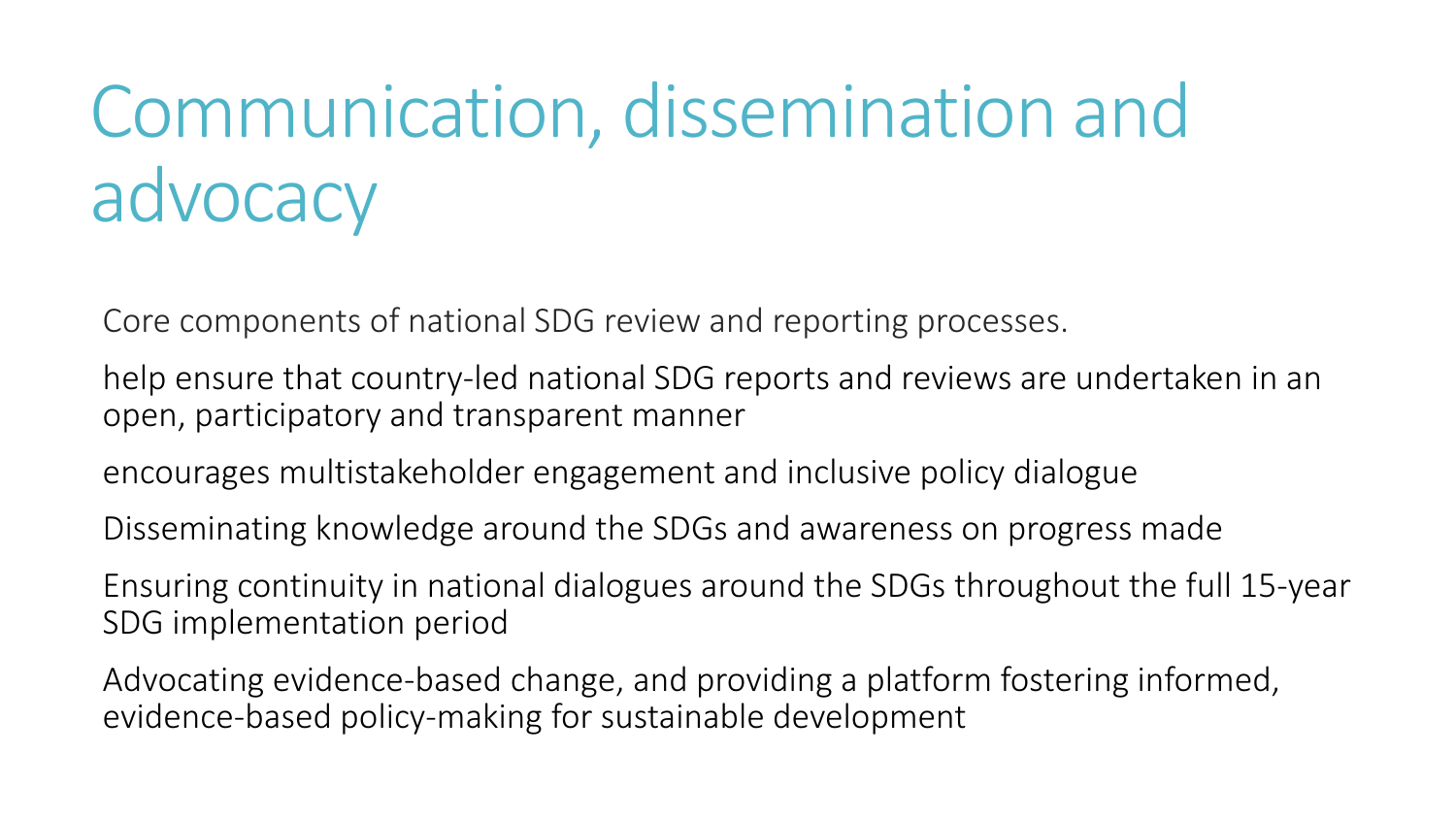### lack of coordination within the NSS can be a major source of problems with data availability

Although the 2030 Agenda is country-led and oriented around diverse national contexts, UN Member States have developed a common indicator framework for reviewing progress towards the SDGs.

Statistical comparability of these indicators across countries is vital for regional and global reviews, and national reviews can provide room to lay a foundation for this, even as countries develop indicators more suitable to their circumstances.

Tracking progress on the SDGs will require substantive improvements in national statistical capacity, aimed at a data revolution upon which SDG success depends. High-quality, high-frequency, timely and reliable data will help to direct resources, prioritize investments and ensure effective service delivery.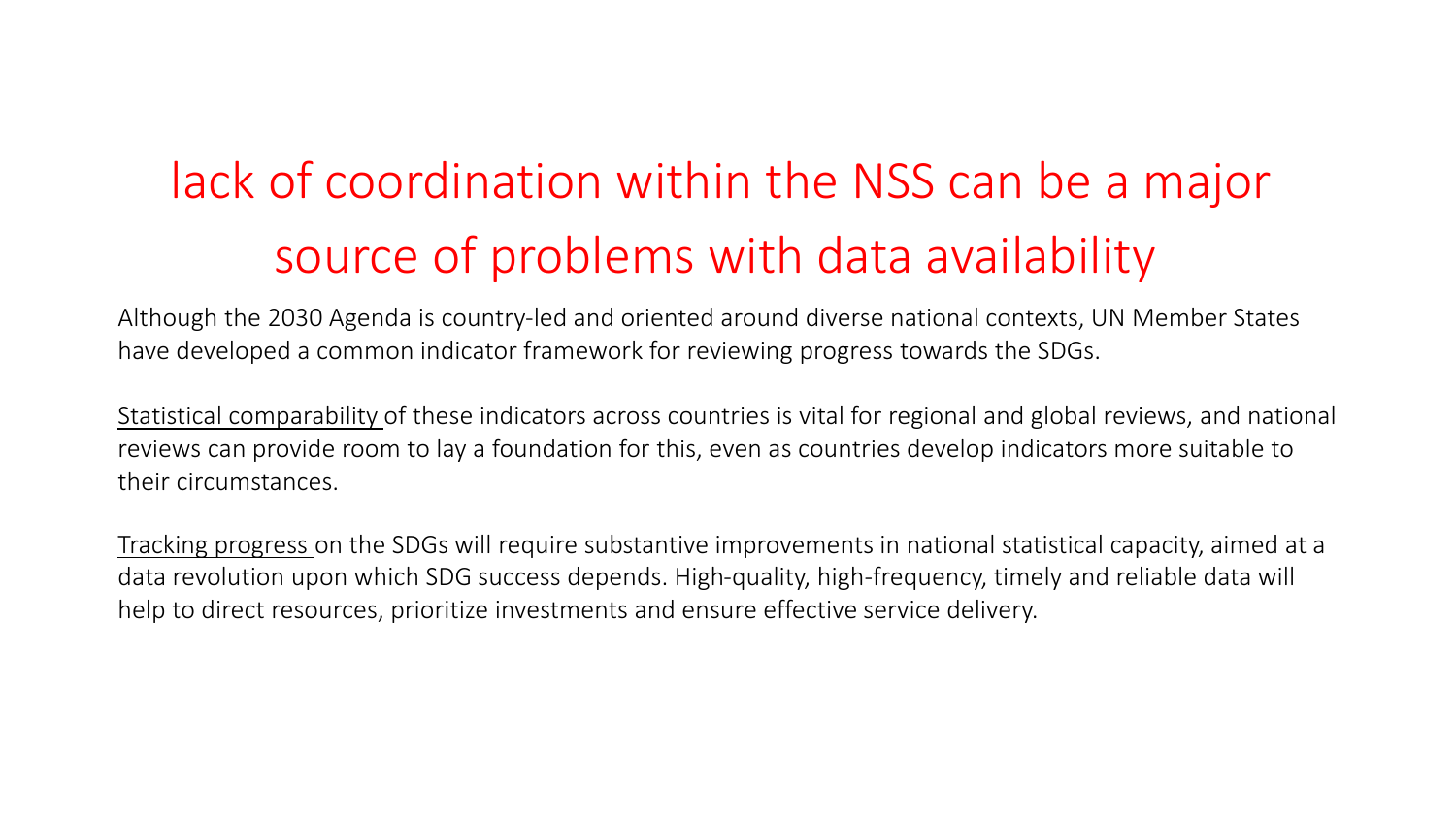Differences between national and international data sets were mainly due to:

- need to harmonize data for comparability, based on international standards and definitions;
- use of estimates produced by international agencies that at times were not communicated effectively and in a timely fashion to national authorities;
- deficiencies in reporting from national to international systems;
- existence of multiple data sources at the national level.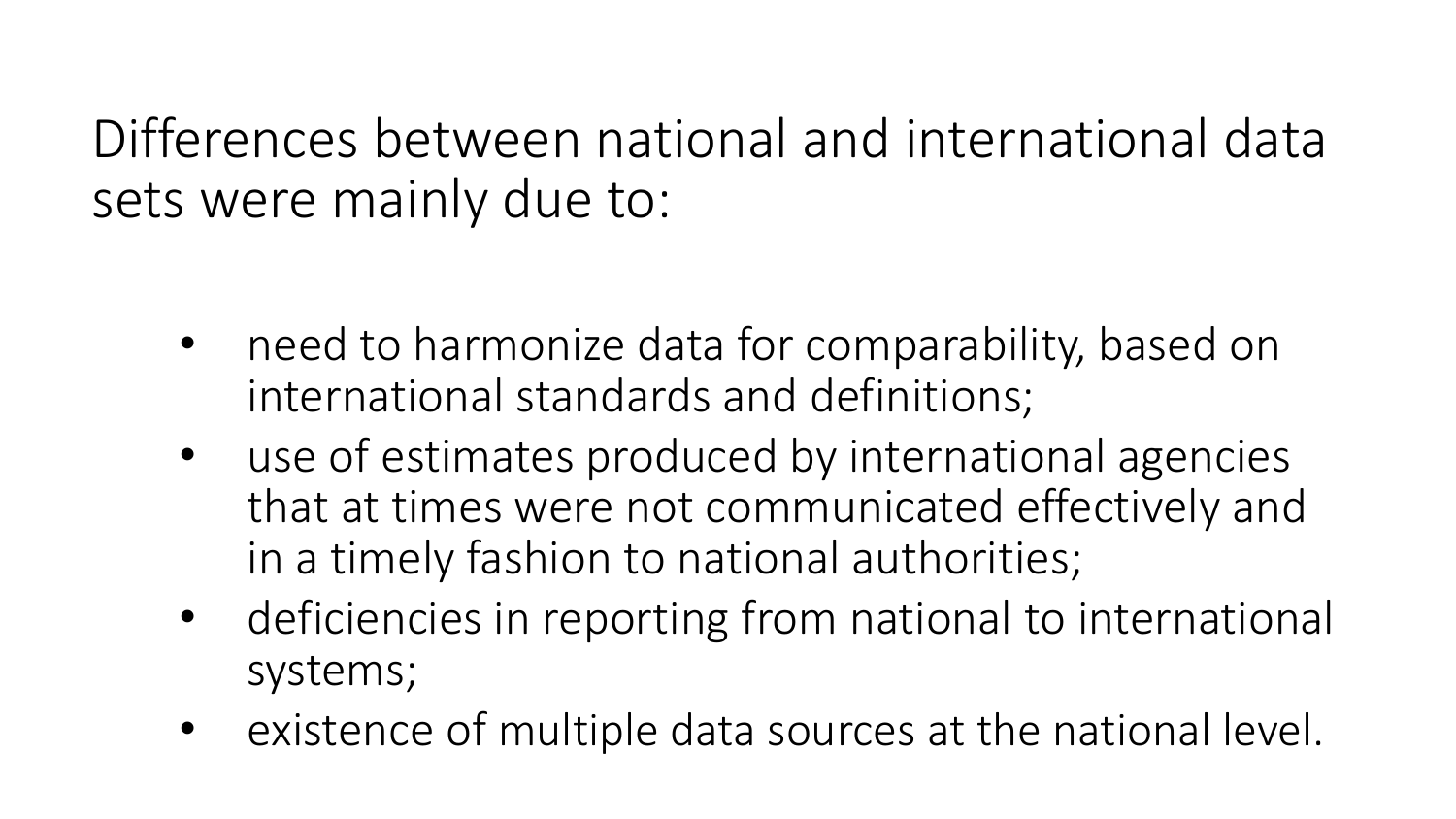## *Facilitating comparability*

NSO need to validate data from different sources for consistency, accuracy and reliability

NSO ensure guidelines are in place to assure quality of data being collected & disseminated.

Assign independent office to coordinate across the official NSS

Assign NSO as coordinator between international organizations and NSS

Improve cooperation between old and new data producers

Ensure the engagement of data users

Develop global ethical, legal statistical standards on quality, privacy &integrity